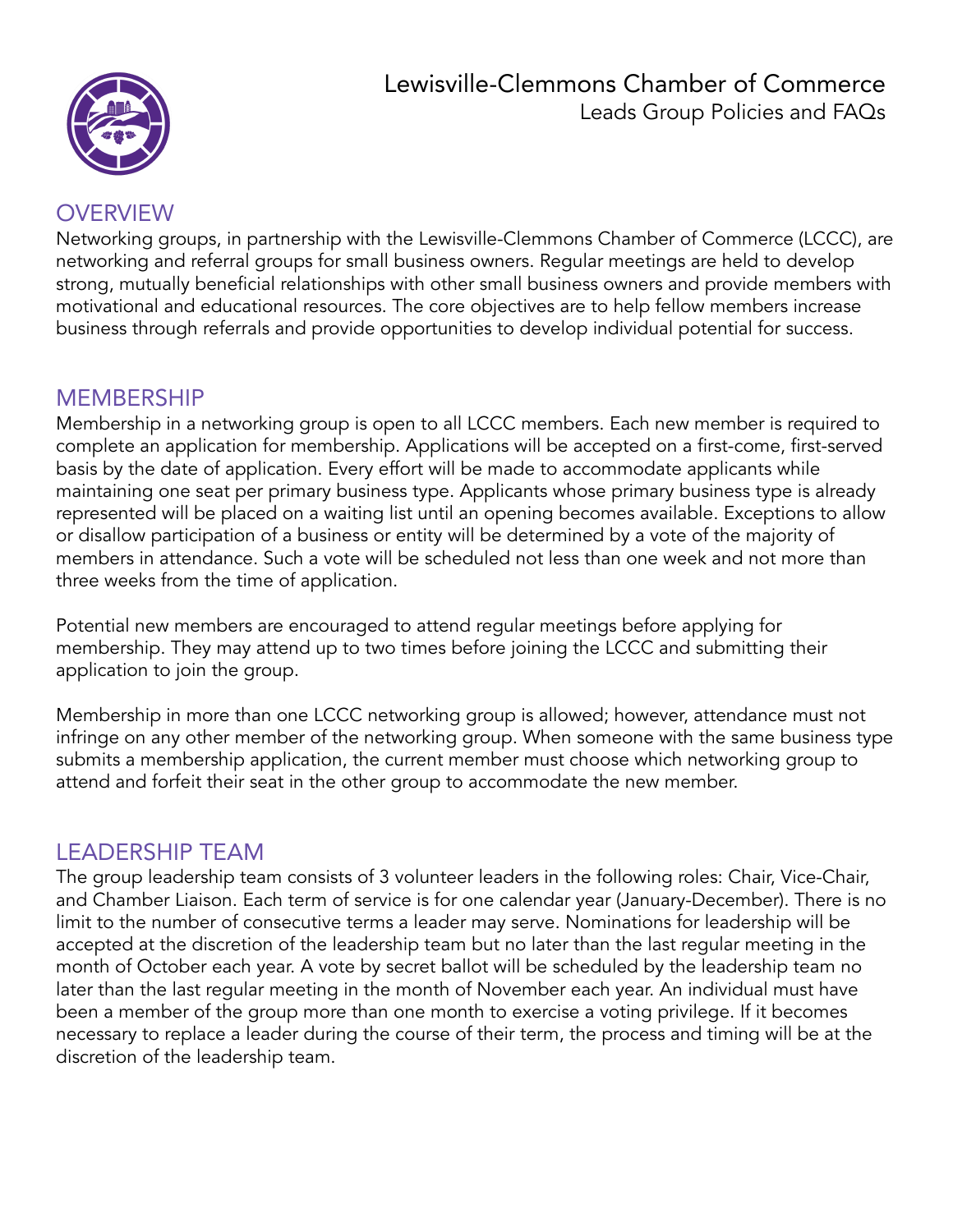

#### Roles & Responsibilities

- Chair
	- Conduct regularly scheduled meetings
	- Implement policies set forth by LCCC and leadership team
	- Delegate, as needed, certain responsibilities to improve the group
	- Act in the best interest of the LCCC and group members
- Vice-Chair
	- Assist the group Chair
	- Conduct meetings in the absence of the group Chair
	- Create and maintain a continuous schedule of member presentations
	- Regularly communicate with members about group schedules and activities
	- Send a weekly email to all members outlining next meeting date, time, location, etc.
- Chamber Liaison
	- Serve as primary contact with LCCC
	- Announce events and communicate Chamber information
	- Ensure all members of the group are current Chamber members
	- Distribute, collect, and review all new member applications
	- Keep a record of attendance and membership list
	- Communicate termination of membership with group and Chamber
	- **○** Maintain a waiting list from potential new members when business categories are filled

# ATTENDANCE & PARTICIPATION

Members of the networking groups are expected to attend and participate in regular meetings. If a member cannot attend a meeting, they should contact a member of the leadership team to inform them that they will be absent.

As with most situations, the more you put into the group, the more you will get out of it. Perfect attendance is an unrealistic expectation for professional business owners and their representatives; however, if a member fails to attend four consecutive weeks or attends less than 50% during a three-month period, their seat will be considered open. Members must be at the meeting for at least 30 minutes before leaving to be considered in attendance.

If a group member changes companies, they will not automatically remain in the group. Regardless of business category, they must go through the application process and be reaccepted to the group. Membership in the group will remain with the individual whenever possible.

Each week members are given an opportunity to promote their business through brief "infomercials." The group Chair will determine the length of these infomercials at each meeting, typically 60 seconds. This allows members to share special promotions, new products, good referral sources, etc., with the rest of the group. In addition, at each meeting, a 20 minute time period will